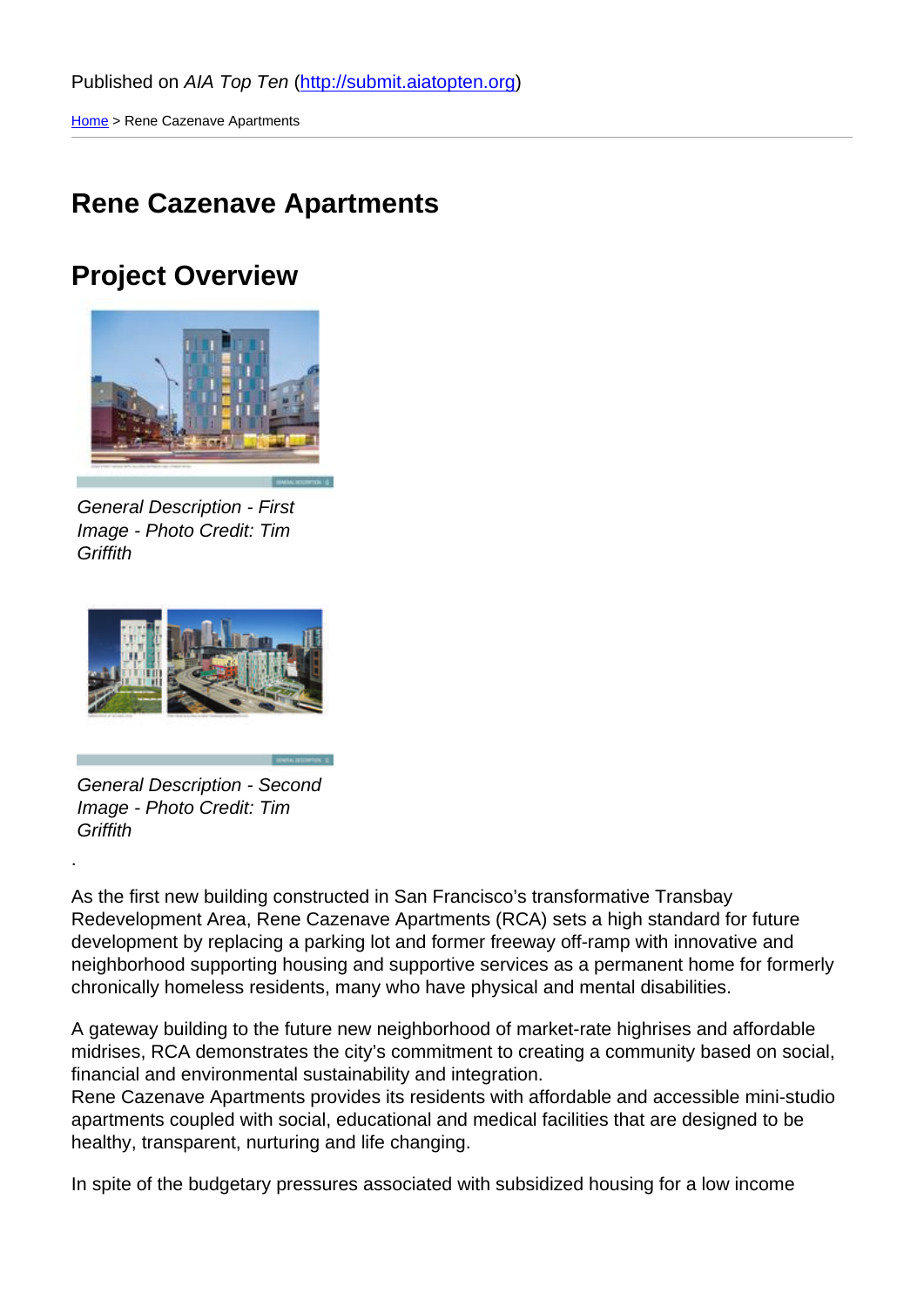population, the design team gave a high priority to investments in a wide range of sustainable design strategies that aligned with the long term operation and inhabitation.

**Location:**  25 Essex Street San Francisco California 94105 United States **Project Owner:**  Community Housing Partnership **Submitting Architect:**  Leddy Maytum Stacy Architects **Joint Venture or Associate Architect:**  Saida + Sullivan Design Partners **Project Completion Date:**  December, 2013 **Project Site:**  Previously Developed Land **Project Type:**  Residential – Multi-Family 5 or more units **Project Site Context/Setting:**  Urban **Other Building Description:**  New **Building or Project Gross Floor Area:**  74,723 square feet

#### **BOMA Floor area method used?:**

#### Yes

**Hours of Operation:** 

Housing: 24/ 7; Services: business hours

**Total project cost at time of completion, land excluded:** 

\$31,673,500.00

## **Design & Innovation**



Measure 1 - First Image - Photo Credit: LMS Architects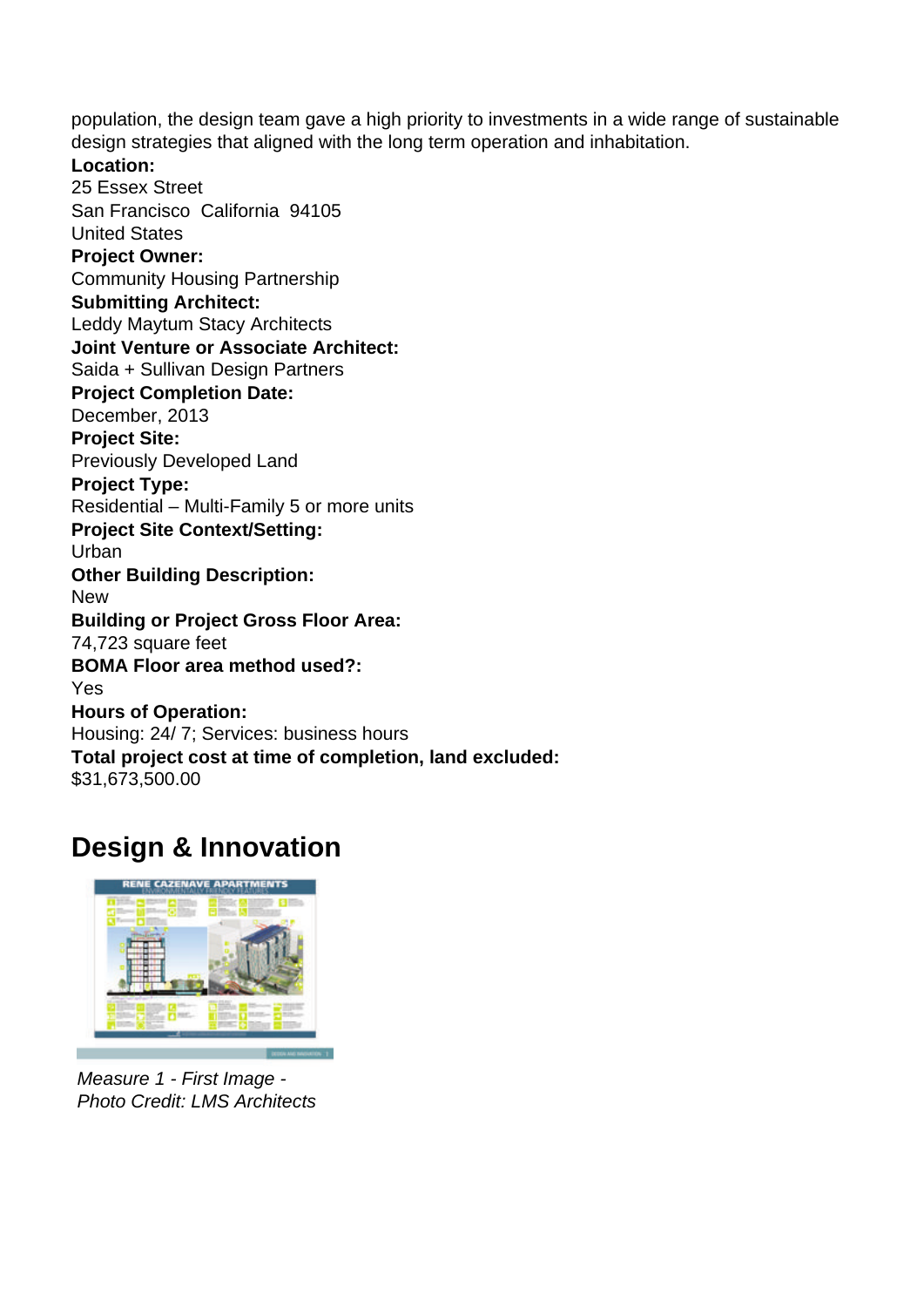

Measure 1 - Second Image - Photo Credit: LMS Architects



Measure 1 - Third Image - Photo Credit: Tim Griffith

.

The key issue for Rene Cazenave Apartments was seeking ways to combine environmental, financial and social sustainability. As such, the design team focused on strategies that simultaneously addressed these goals. These strategies included reducing long term energy use and costs, creating healthy living environments, and maximizing seismic resilience.

Design innovations such as a solar canopy and resilient post-tensioned shear walls contributed toward meeting these goals. This project demonstrates how sustainable design can reinforce the goals of providing healthy and nurturing residences and services for disadvantaged citizens that are integrated into a local community.

At the same time, Rene Cazenave Apartments can also serve as a model for integrating supportive services into housing for the formerly chronically homeless. By locating elevators and an access stair deep into the building, residents pass by and are exposed to the supportive and community spaces along a wide passageway dubbed "Main Street". The daily transition between apartment and neighborhood provides opportunities for social interactions between residents, support staff and management.

To further enhance socialization and create community on the upper floors, individual apartments are grouped in clusters of four along the central corridor. This corridor along with the elevator lobby and access stair are generously day lit and offer views to the surrounding city.

Overall, RCA has a highly efficient layout that conserves public funds as well as resources while providing a dignified and uplifting home.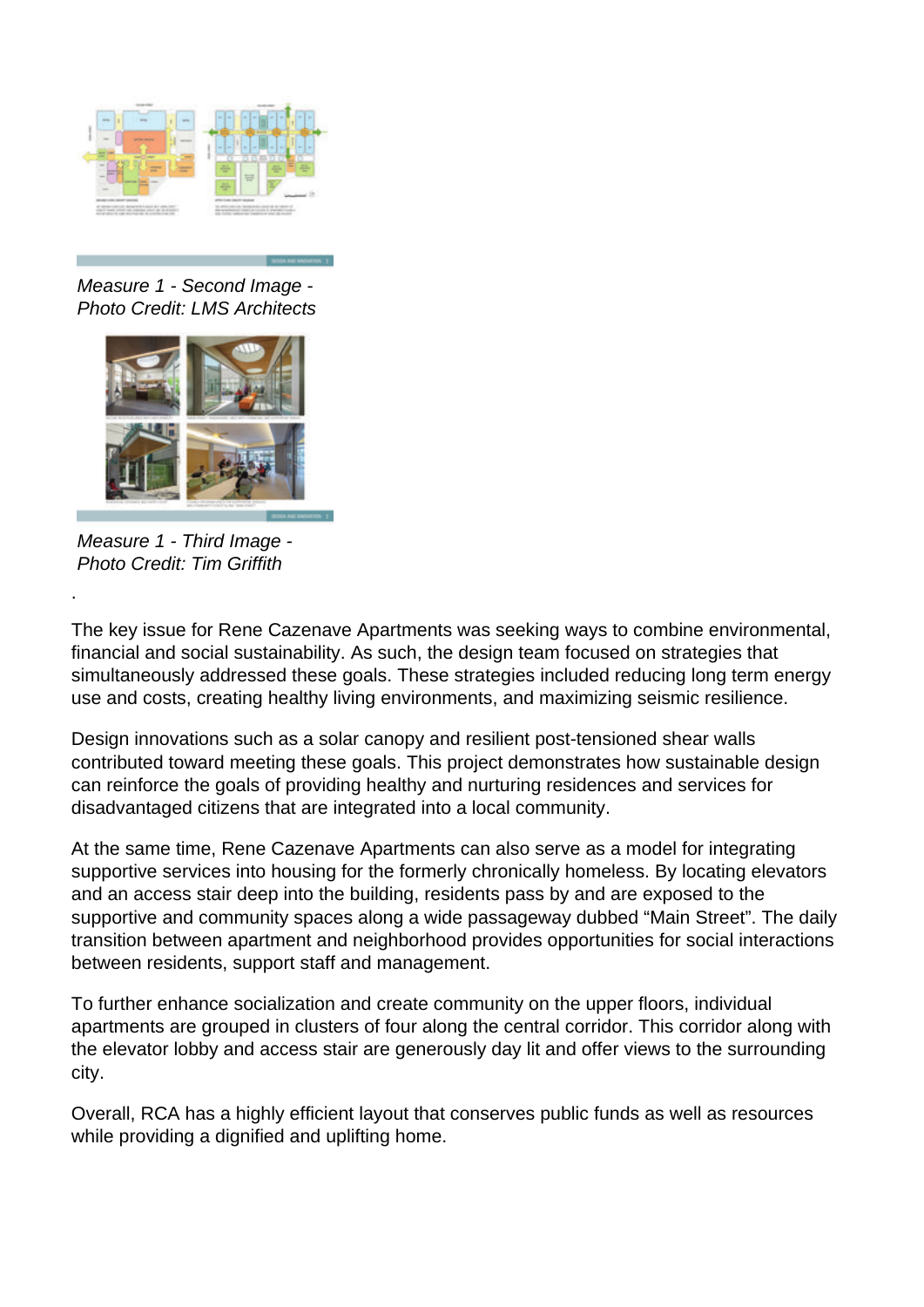# **Regional/Community Design**



Measure 2 - First Image - Photo Credit: Office of Community Investment and **Infrastructure** 



Measure 2 - Second Image - Photo Credit: LMS Architects

.

The Transbay Redevelopment Project Area was created in 2005 to transform approximately 40 acres south of San Francisco's financial district between the existing Bay Bridge urban freeway and the new Transbay Terminal. A new Transbay terminal will replace the existing terminal and access ramps with a regional transit hub for buses and trains. The project area concept plan includes high-density, transit-oriented market rate and affordable residential and retail development along Folsom Street and office/hotel development surrounding the new terminal.

The Rene Cazenave Apartments site is an irregular shaped site that was a parking lot where a freeway off-ramp once stood. The urban site has excellent transit and bike lane access. In response, the RCA design provides secure bike parking but no automobile parking in keeping with the city's transit first policy.

The Transbay master plan envisions that Folsom Street will become the retail hub of the new neighborhood. To best integrate into the community, the entire Folsom Street frontage of RCA is devoted to neighbor-serving retail spaces.

Being located in a seismically active area, the building was designed with special enhanced seismic resiliency to increase the likelihood that residents can shelter-in-place in the event of a major seismic event. The building's mechanical, plumbing, egress stairs all allow for lateral movement. The concrete structure has an innovative post-tensioned shear wall system. The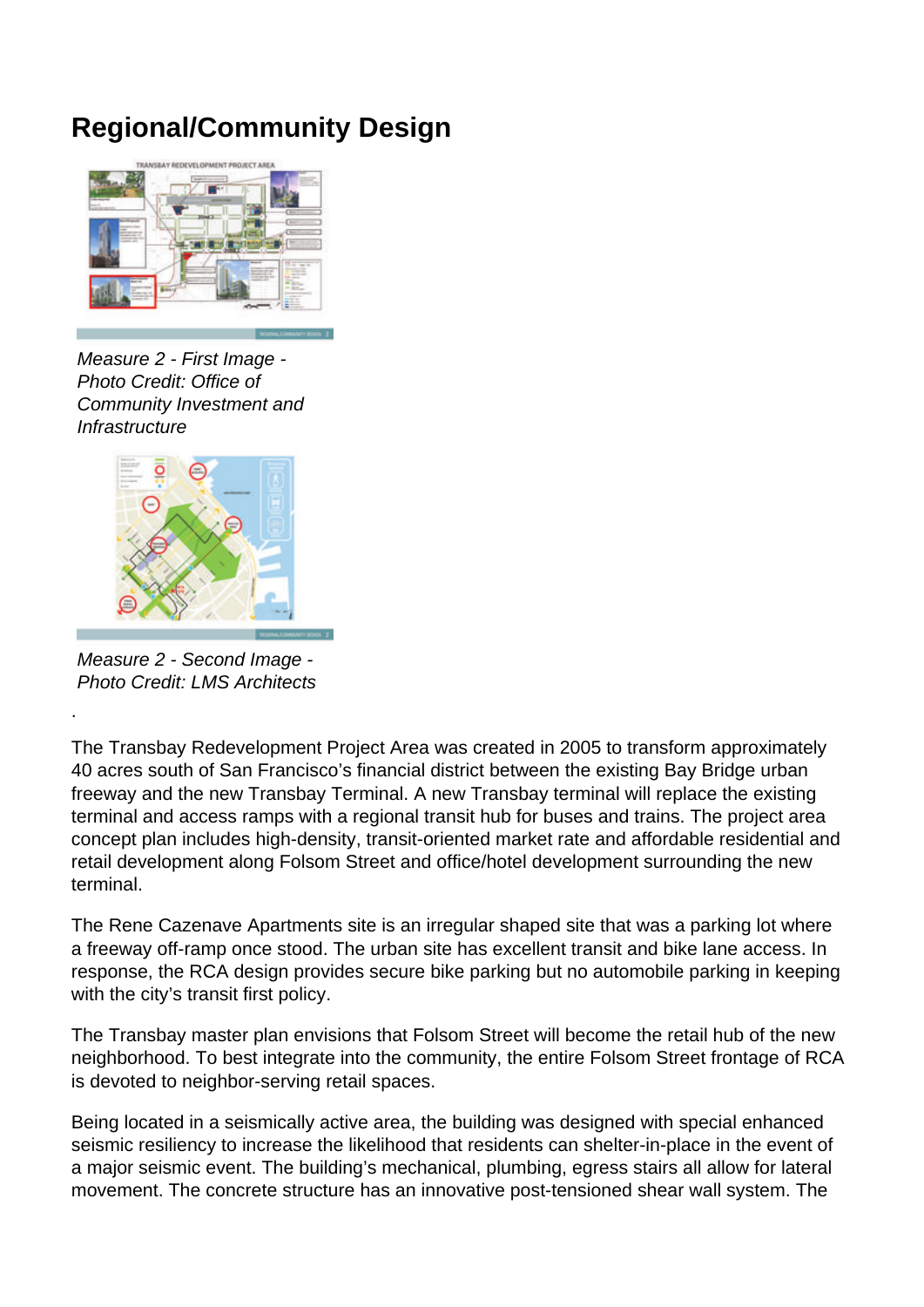post-tensioning reinforcing will re-center the building as seismic drift decelerates. By leaving the building plumb, the chances of continued habitability is increased.

**Metrics Estimated percent of occupants using public transit, cycling or walking:**  90%

# **Land Use & Site Ecology**



Measure 3 - First Image - Photo Credit: LMS Architects



Measure 3 - Second Image - Photo Credit: Patrik Argast + Tim Griffith

.

Located in a very urban setting near downtown San Francisco, the Transbay redevelopment plan will introduce a new ecology to this former commercial district impacted by freeway offramps. New parks, landscaped plazas, and green roofs will transform the area. Surrounding the RCA site, a new under-ramp park will provide recreational and landscape features.

RCA contributed to this new ecosystem by replacing the existing paved parking lot and by dedicating all new horizontal exterior surfaces to either people, plants, water absorption or renewable power generation including providing a significant vegetated roof over its southern wing. The green roof provides an attractive outlook for neighbors as well as the building residents. At the same time, the green roof provides substantial roof insulation and storm water management and filtration.

The new green roof ecology is composed of three different sedum or sod tiles – a composition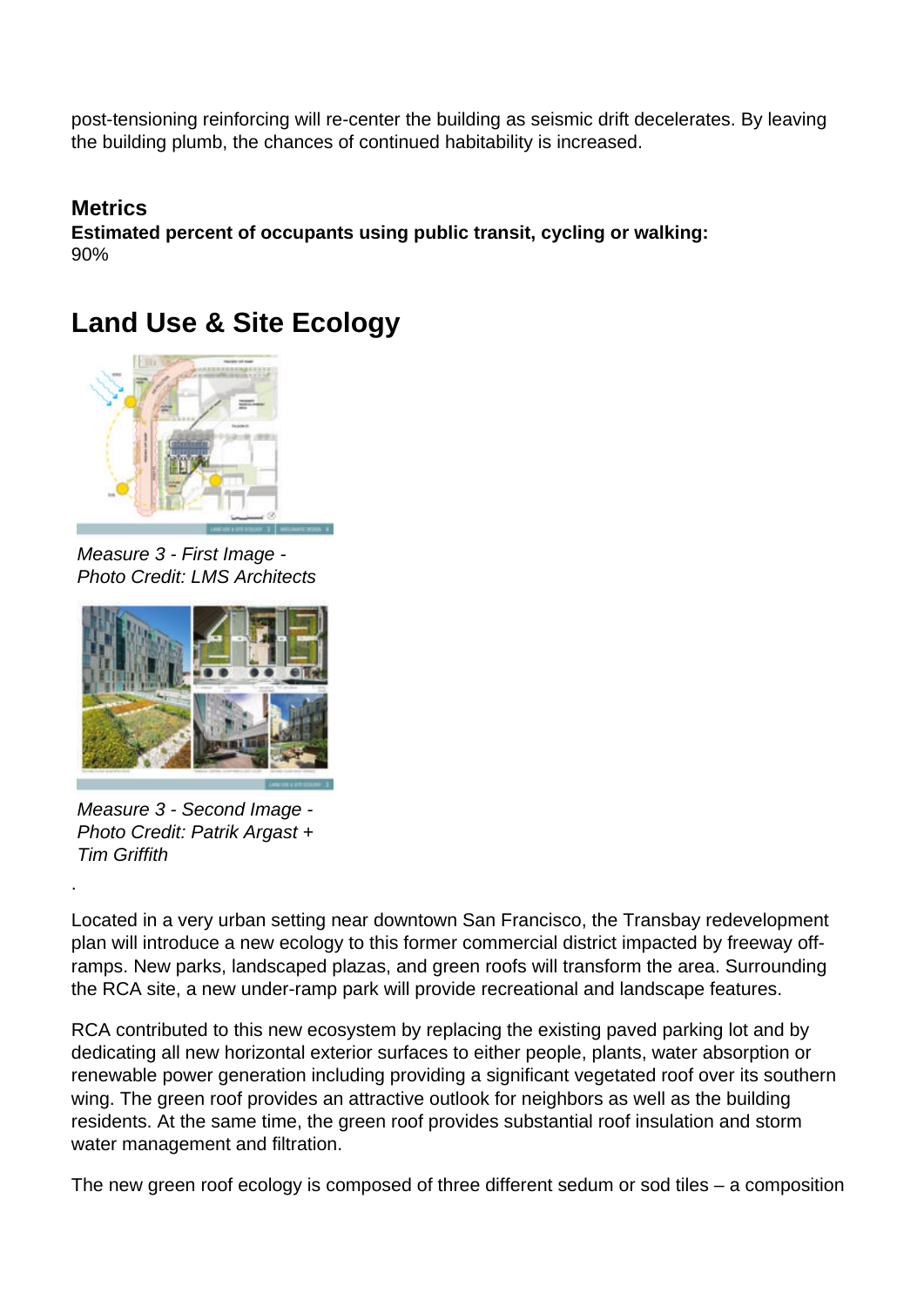of red, green/yellow and blue. Each color consists of three species of sedum with different tolerances for sun, shade and moisture. This design mix has built in diversity and resiliencies, with ability to adapt to the urban conditions including deep shade from tall buildings, intense heat and reflection, and uncertain maintenance and irrigation procedures.

## **Bioclimatic Design**



Measure 4 - First Image - Photo Credit: LMS Architects



Measure 4 - Second Image - Photo Credit: LMS Architects

.

The San Francisco microclimate at the Transbay project site is moderate, sunny, and relatively fog free. Prevailing breezes are generally from the northwest. Solar exposure is good due to the limited height of structures to the south of the site. At the same time, its proximity to Bay Bridge freeway off-ramps contributes to poor particulate air quality up to approximately 30 feet above grade.

The building massing of a residential tower over a large ground floor was the result of the significant supportive services and community spaces requiring ground floor proximity. The upper floors were located on the northern edge along Folsom Street leaving the remainder of the building with good solar access and wind protection for outdoor spaces.

The bioclimatic design strategies focused on solar gain, thermal mass, ventilation and daylighting. Due to the moderate climate, residential cooling was achieved without air conditioning. In response to the low laying air pollution, ventilation air intake was at the roof level. The central air ventilation system delivers filtered and tempered air continuously to all occupied spaces. In addition, ceiling fans and operable windows are provided at all apartments. High performance window and skylight glazing is generous for daylighting and to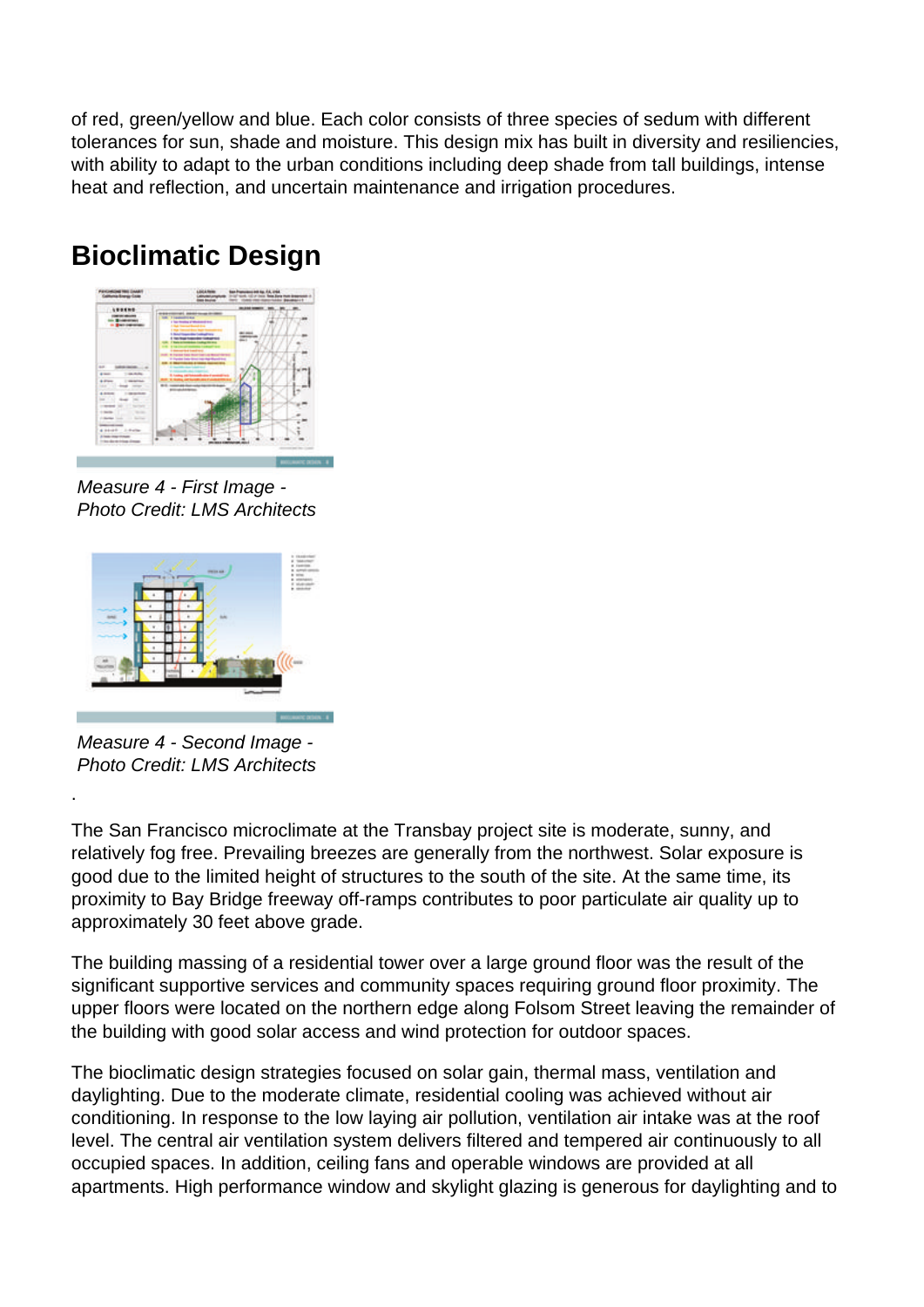take advantage of passive solar gain from the concrete structure.

# **Light & Air**



Measure 5 - First Image - Photo Credit: LMS Architects



Measure 5 - Second Image - Photo Credit: LMS Architects

.

Comfortable and healthy living spaces are a key component of residences for formerly chronically homeless individuals who typically have physical disabilities.

At Rene Cazenave Apartments, the apartments are day lit by tall windows - frequently on return walls in addition to the main facades. The return wall windows also assist with cross ventilation. Upper floor lobbies and corridors have tall windows to provide both daylight and orienting views. Because of the zero-lot-line site, daylight at the ground floor is introduced through internal courtyards and green roof skylights. Overall, 96% of the habitable areas are day lit.

Fresh air is provided continuously to all habitable spaces from the building roof where it is filtered and tempered. Because of the moderate climate, ceiling fans and operable windows combined with the fresh air ventilation system to eliminate the need for air conditioning in the apartments. As a whole, 68% of the habitable areas are naturally ventilated and the remaining residential areas are ventilated with filtered outside air.

**Metrics Daylighting at levels that allow lights to be off during daylight hours:**  96%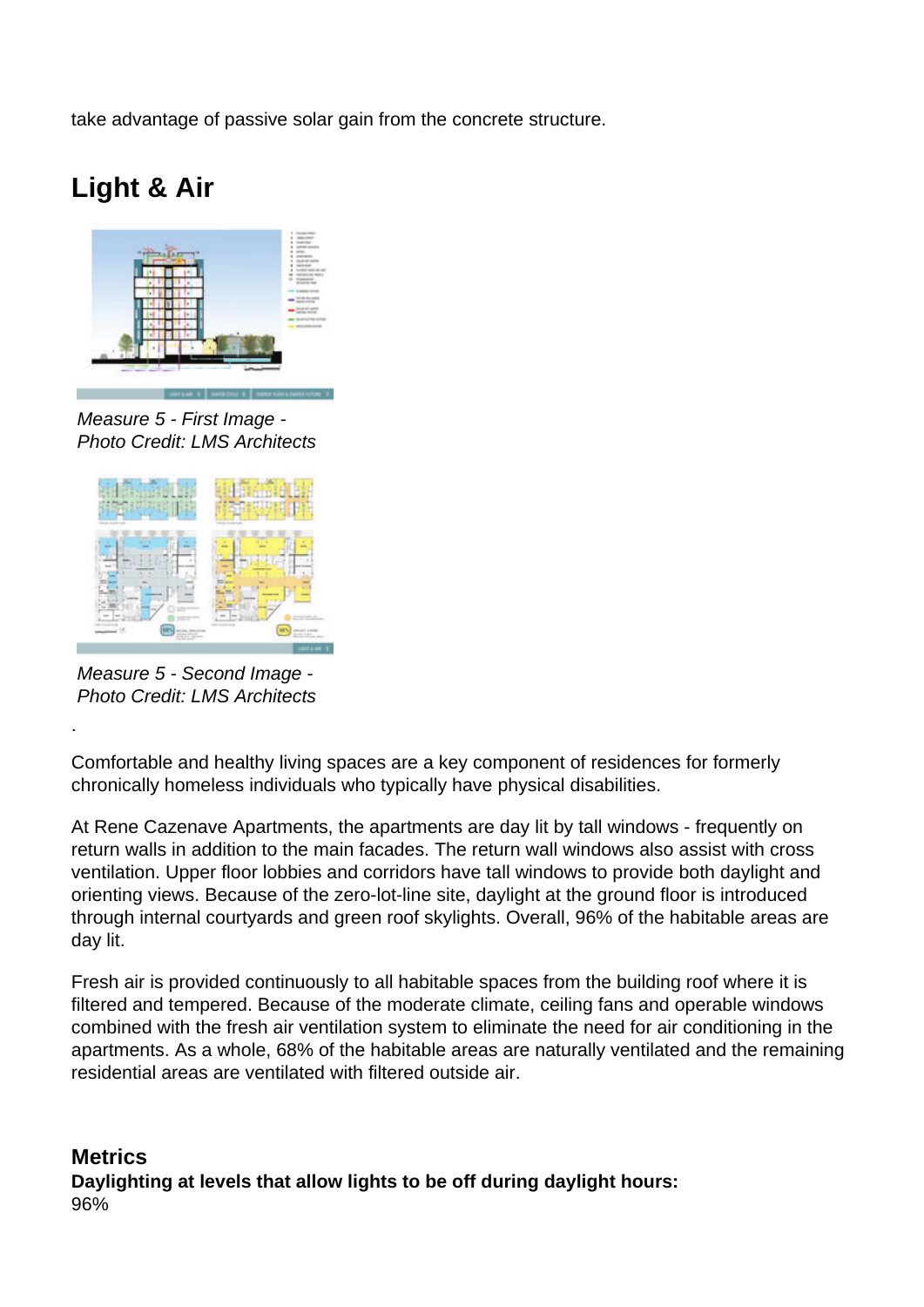**Views to the Outdoors:**  96% **Within 15 feet of an operable window:**  68%

## **Water Cycle**



Measure 6 - First Image - Photo Credit: LMS Architects

.

Programmatic requirements resulted in the building covering the entire site. Storm water is managed through detention as San Francisco has an aging combined storm and sanitary sewer system. A large detention tank is located below the ground floor courtyard to help manage storm water surges. The extensive green roof also contributes to rain water retention.

Water use is reduced through a combination of low-flow fixtures and drip irrigation. In addition, all building toilets (as well as the irrigation system) are plumbed with purple pipe that will be connected to a future municipal reclaimed water system.

**Metrics Percent reduction of regulated potable water:**  28% **Is potable water used for irrigation:**  Yes **Percent of rainwater from maximum anticipated 24 hour, 2-year storm event that can be managed onsite:**  25%

### **Energy Flows & Energy Future**

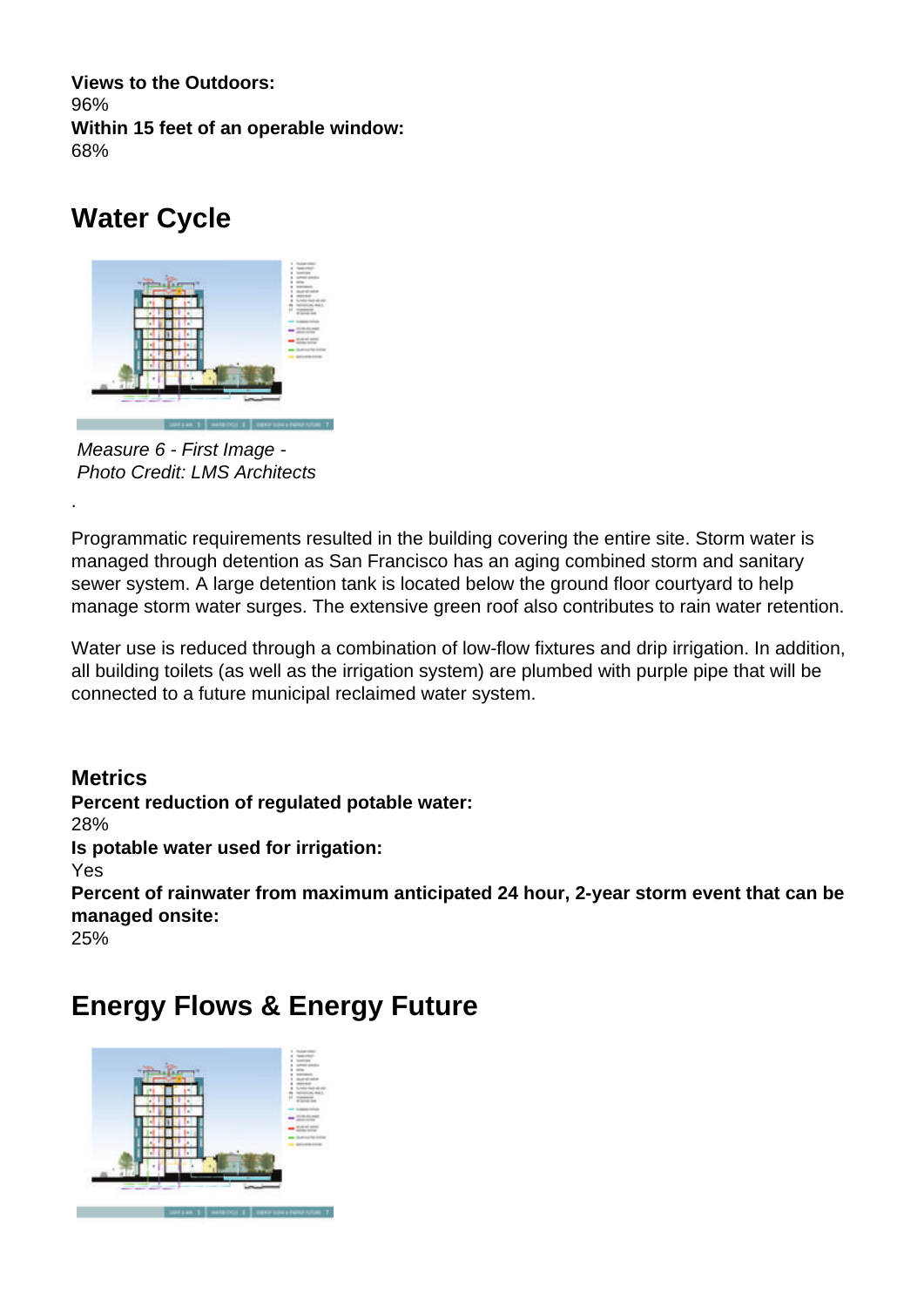Measure 7 - First Image - Photo Credit: LMS Architects

.

Reducing energy costs is a critical goal for the non-profit building owner and the very low income residents.

RCA's high performance building envelope with its continuous insulation and rainscreen cladding reduces unwanted energy loss and gain. A hydronic heating system provides heat efficiently to the apartments.

Residential cooling is provided by continuous fresh air ventilation, ceiling fans and operable windows rather than air conditioning.

A large portion of the water heating is provided by a row of solar hot water panels running down the spine of the solar canopy.

High efficiency lighting is used throughout the building for a lighting density less than 1 watt/square foot. Exterior lights and ground floor common areas are controlled by time clocks and daylight sensors.

The rooftop solar canopy allows for a significant photovoltaic renewable energy system in addition to the solar hot water panels Along with the other energy efficiency strategies, the renewable systems contribute to a projected net EUI of 23.9 kBtu/sf/yr.

In keeping with the AIA's 2030 Commitment, the projected EUI is 55% better than the Energy Star Target Finder median.

**Metrics** Total pEUI: 56 kBtu/sf/yr Net pEUI: 24 kBtu/sf/yr Percent Reduction from National Median EUI for Building Type (predicted): 55% Lighting Power Density: 1.00 watts/sf Upload Energy Data Attachment: RCA Energy Data.pdf

### [Materials & Con](http://submit.aiatopten.org/sites/default/files/RCA Energy Data.pdf)struction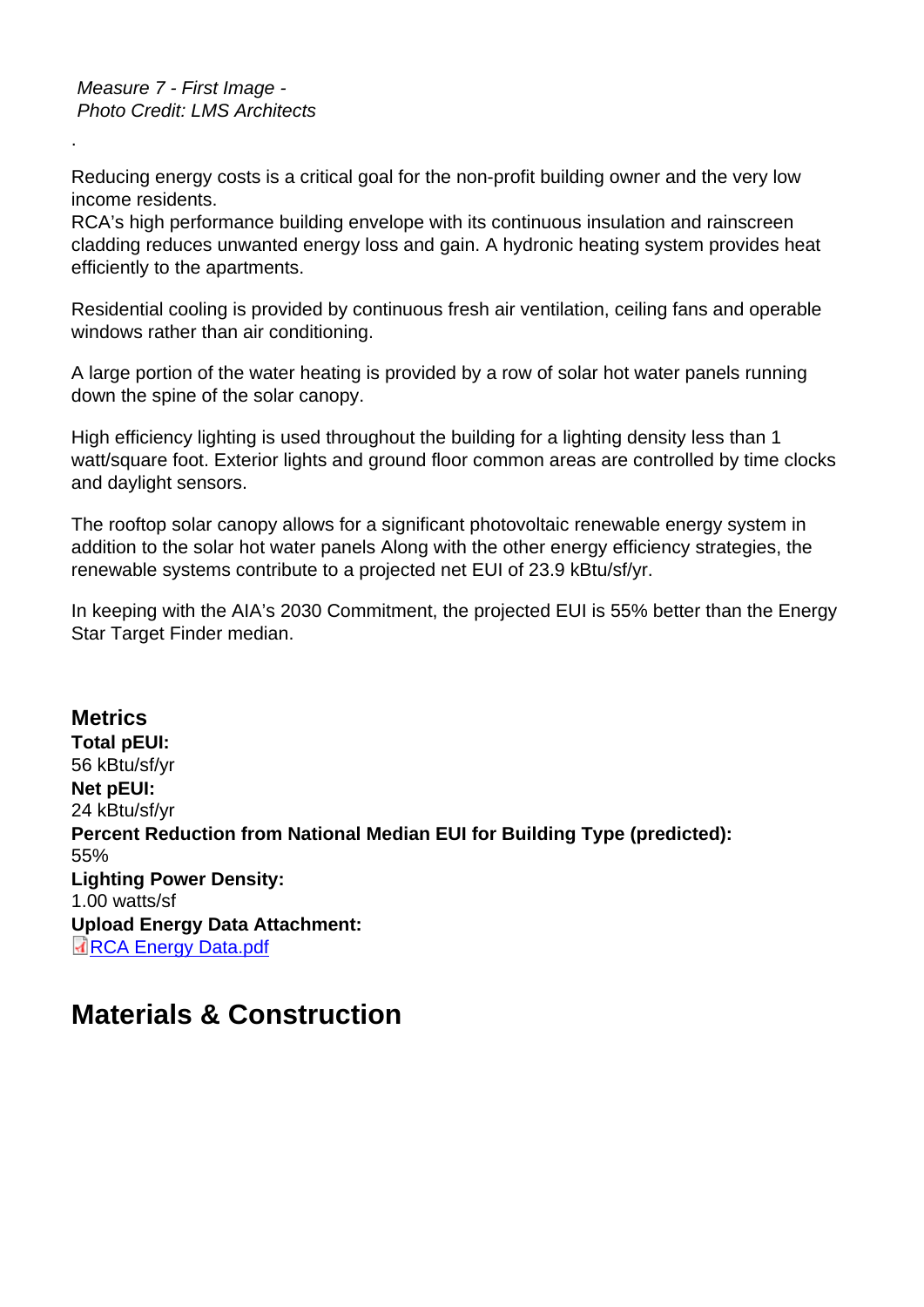

Measure 8 - First Image - Photo Credit: LMS Architects



Measure 8 - Second Image - Photo Credit: Tim Griffith

.

The criteria for material selection for Rene Cazenave Apartments was based on the special needs of the residents and the non-profit owner/operator who has extensive experience with supportive housing. Healthy properties, high durability, ease of maintenance and energy efficiency were all critical aspects for materials. The non-profit owner will be operating the building for decades to come within a limited operating budget.

Low emitting materials and finishes were essential for the formerly homeless residents, many with health disabilities. For example, all woodwork including production kitchen cabinets contained no added formaldehyde.

Interior finishes were screened by the maintenance staff for durability and ease of maintenance. Selections included resilient flooring, ground concrete flooring, resin wall panels, and special hardware, Exterior materials were selected for longevity such as the integrally colored fiber-cement cladding. The cladding was installed as a rainscreen system designed to provide enhance thermal and water resistance. Exterior materials at the ground floor level were chosen or treated to resist graffiti.

Construction waste was closely monitored and as a result 84% was diverted from landfill.

# **Long Life, Loose Fit**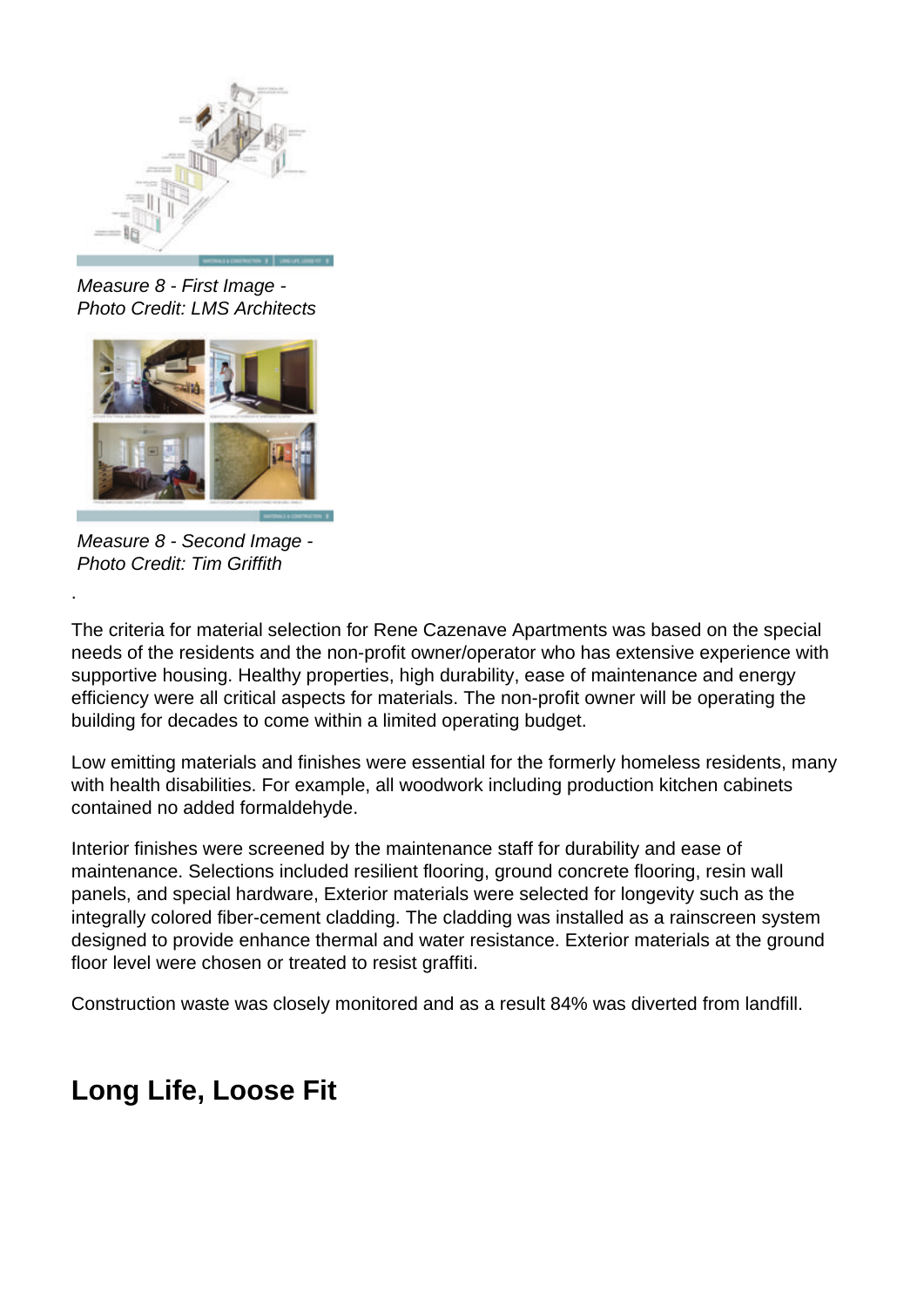

Measure 9 - First Image - Photo Credit: LMS Architects

.

.

As permanent support housing for a vulnerable population, Rene Cazenave Apartments were designed for a long life span. Durability and ease of maintenance are top priorities for the nonprofit owner with a limited operations budget.

At the same time, the construction does allow for future adaptability. The concrete structural system allows all walls to be non-load bearing for future remodeling and adaptation. The interior partitions and exterior finishes are all screwed or riveted together which would allow for future disassembly.



## **Collective Wisdom & Feedback Loops**

Measure 10 - First Image - Photo Credit: Build-It-Green + Gale Associates

Several strategies were used to model and evaluate the performance of the Rene Cazenave Apartments in addition to the design and construction tracking under the GreenPoint rating system commonly used for residential buildings in the Bay Area.

The building design was modelled for energy performance to exceed California's strict Title 24 regulations. Based on this model, it is expected that the building's energy use should be 19% less than the regulations or 59% less than the average apartment building.

The building owner/operator is solely dedicated to providing supportive housing for formerly homeless individuals. They currently own and operate several other similar properties and have learned a great deal about what does and does not work. At every design phase milestone, the design was reviewed by the maintenance and operations staff to provide best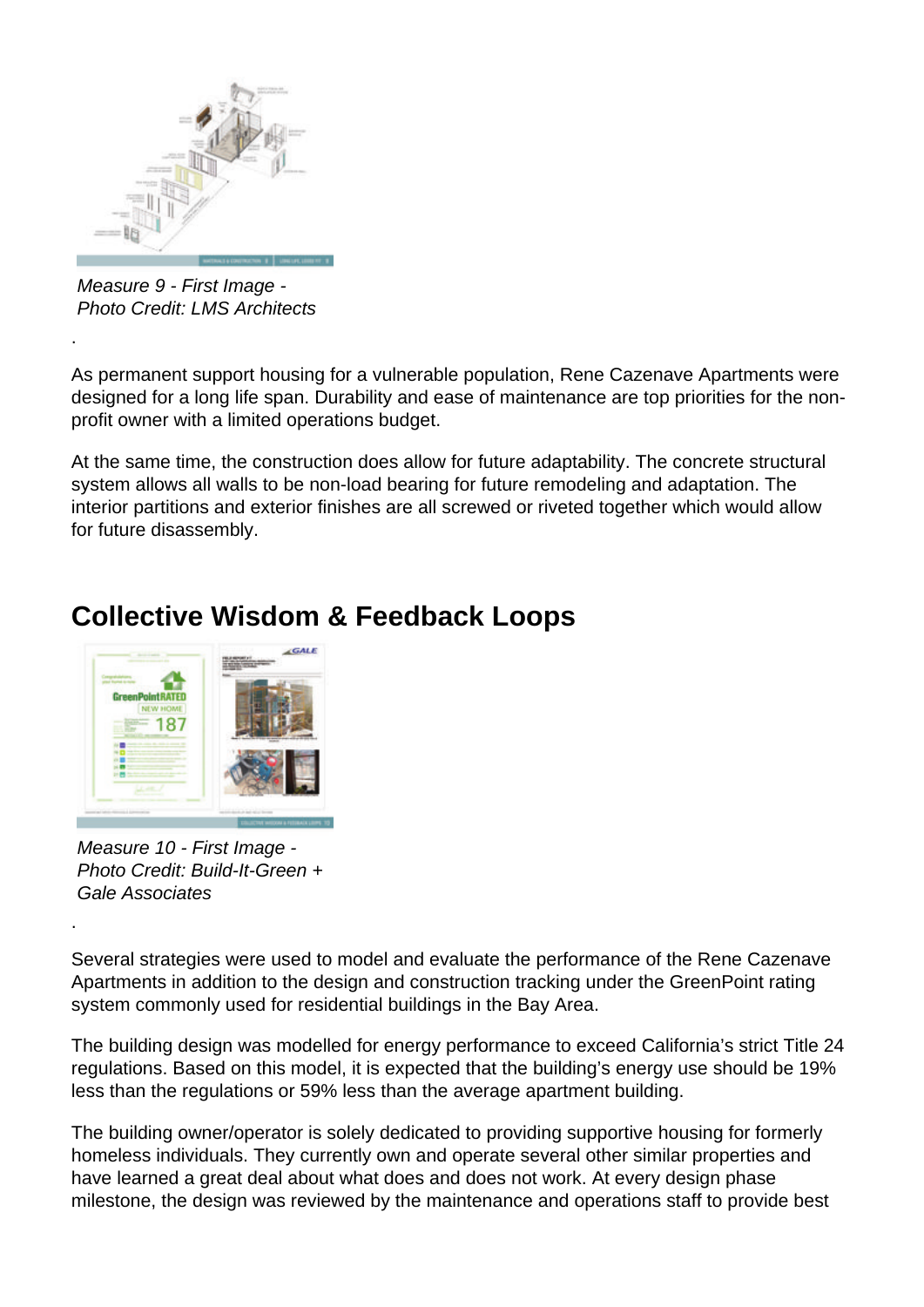performance feedback to the design team on issues of durability, maintenance, function, accessibility and universal design.

Early during construction, an independent two-level mock-up was constructed on-site as a dry run of the construction of the exterior enclosure. Once completed, calibrated and monitored water and air infiltration testing was performed on the mock-up by an independent test agency. The test results revealed several installation deficiencies (window leaks, construction tolerances, installation sequencing) that were corrected and served as valuable guidelines for the building construction. As a result, the maintenance staff has experienced very few call back issues and none related to water intrusion.

## **Other Information**

**Cost and Payback Analysis:** 

In addition to the solar hot water and photovoltaic renewable energy systems, the cost and payback of the additional exterior wall insulation were evaluated during the design phase. The 2-inch thick rigid insulation wrap was expected to reduce residential space heating demand by 33%. The net present value over 50 years was estimated to be \$31,000 with a return on investment of 24%. As described in the Process and Results section that follows, this analysis helped the owner decide to proceed with the enhanced insulation. **Process and Results:** 

# **PREDESIGN**

The design and development team for RCA was selected by the San Francisco Redevelopment Agency through a competitive Request for Proposal process. A concept design was requested for the proposal that became the genesis of the final design for the completed building including the "Main Street" concept described in Measure 1. The proposal also included a sustainability strategy for GreenPoint rating with a goal of exceeding California's energy regulations by at least 15%.

#### DESIGN

At the beginning of the design phase, a day-long sustainability charrette was conducted with all of the team members and led by the GreenPoint Rater and the Architect. The focus of the charrette was to identify goals that represented alignments between environmental, financial and social goals. The GreenPoint checklist generated a list of yes/no/maybe strategies that the design team tracked throughout the design and construction process.

One of the goals that emerged from the charrette was the strategy of maximizing renewable energy by creating a solar canopy on the building roof. The solar canopy elevated the two solar panel system so that they could be maximized without interference from mechanical and plumbing equipment on the roof.

Another goal that emerged was the desire to enhance the building envelope for energy efficiency. Due to the potential for thermal bridging associated with the metal stud wall framing, both exterior insulation and a rainscreen cladding system were proposed. An analysis of the costs and benefits convinced the developer to proceed with both.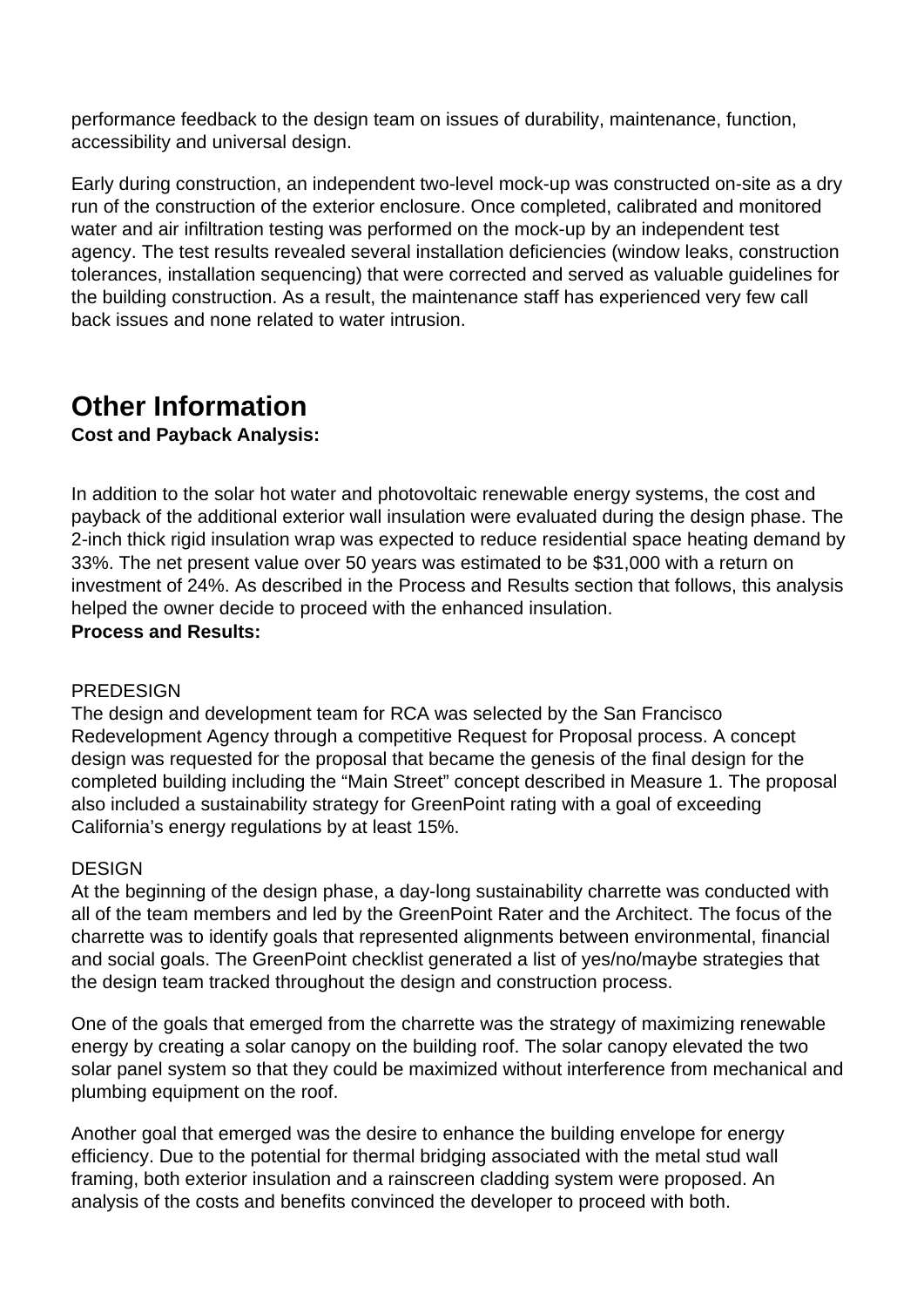Another strategy that evolved during the design phase was the announcement that the San Francisco PUC was expanding the scope of their future reclaimed water infrastructure to include all building toilets. Prior to this building the state government had not allowed reclaimed water use in toilets. As a result, the design team incorporated a purple pipe system for the toilets that could be hooked up to the future municipal reclaimed water service. **Rating System(s) Results:** 

**Rating System:**  GreenPoint Rated- New Home **Rating Date:**  2014 **Score or Rating Result:**  187 (per GreenPoint Rater LEED equivalent to high Gold/ low Platinum) .

## **Additional Images**

.



Additional Images - First Image - Photo Credit: LMS **Architects** 



Additional Images - Second Image - Photo Credit: LMS Architects / Tim Griffith

**Project Team and Contact Information Primary Submission Contact: Richard Stacy**

**.**rstacy@lmsarch.com

.